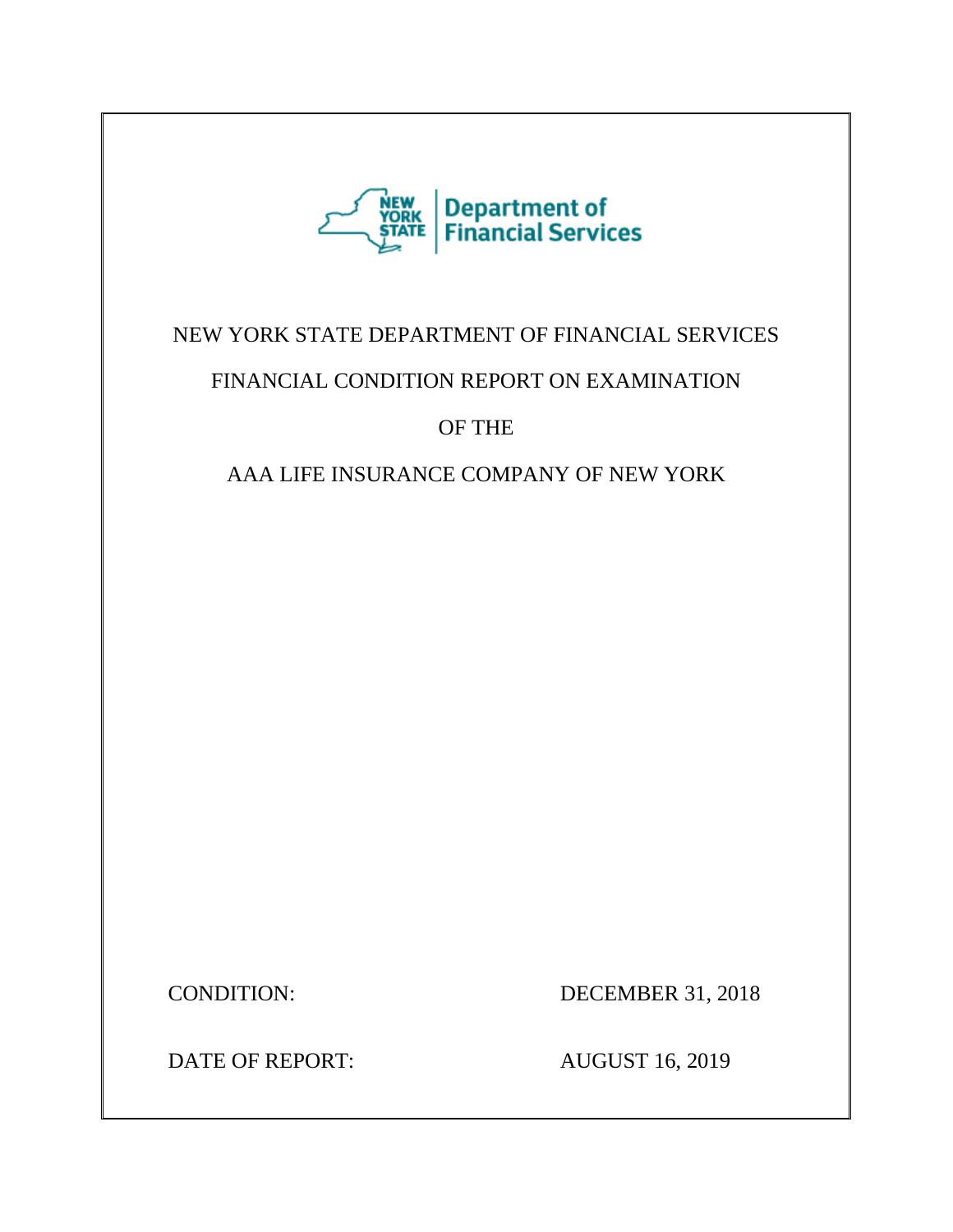

## NEW YORK STATE DEPARTMENT OF FINANCIAL SERVICES

## FINANCIAL CONDITION REPORT ON EXAMINATION

## OF THE

## AAA LIFE INSURANCE COMPANY OF NEW YORK

## AS OF

DECEMBER 31, 2018

DATE OF REPORT: AUGUST 16, 2019

EXAMINER: KINGS ANKRAH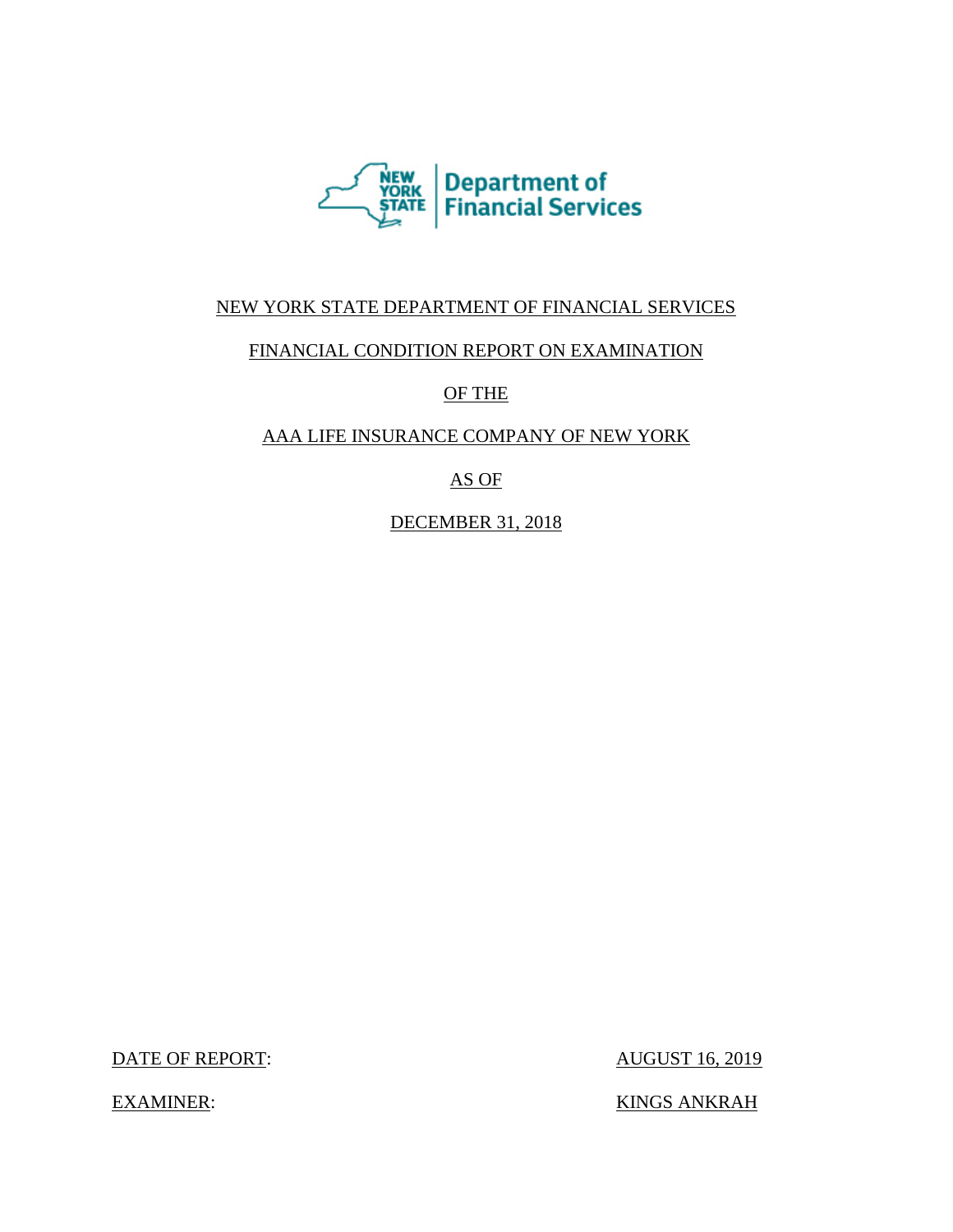## TABLE OF CONTENTS

| ITEM |                                     | PAGE NO.       |
|------|-------------------------------------|----------------|
| 1.   | Executive summary                   | $\overline{2}$ |
| 2.   | Scope of examination                | 3              |
| 3.   | Description of Company              | 5              |
|      | A. History                          | 5              |
|      | B. Holding company                  | 5              |
|      | C. Organizational chart             | 6              |
|      | D. Service agreements               | 7              |
|      | E. Management                       | $\overline{7}$ |
| 4.   | Territory and plan of operations    | 10             |
|      | A. Statutory and special deposits   | 10             |
|      | <b>B.</b> Direct operations         | 10             |
|      | C. Reinsurance                      | 10             |
| 5.   | Significant operating results       | 11             |
| 6.   | <b>Financial statements</b>         | 14             |
|      | A. Independent accountants          | 14             |
|      | <b>B.</b> Net admitted assets       | 14             |
|      | C. Liabilities, capital and surplus | 15             |
|      | D. Condensed summary of operations  | 16             |
|      | E. Capital and surplus account      | 17             |
|      |                                     |                |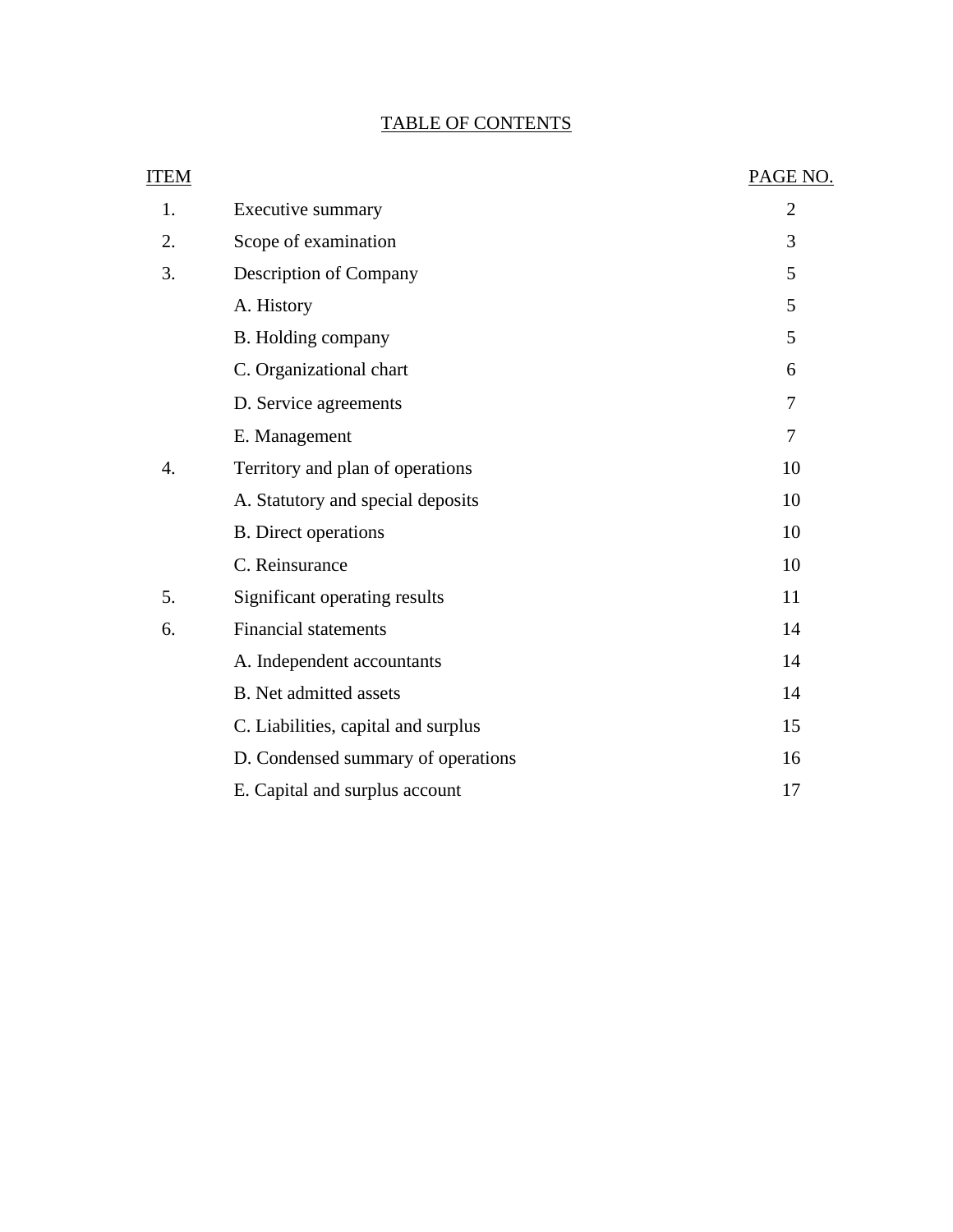

# **Department of<br>Financial Services**

**ANDREW M. CUOMO** Governor

**LINDA A. LACEWELL** Superintendent

July 7, 2020

The Honorable Linda A. Lacewell Superintendent of Financial Services New York, New York 10004

Madam:

In accordance with instructions contained in Appointment No. 31869, dated February 25, 2019, and annexed hereto, an examination has been made into the condition and affairs of AAA Life Insurance Company of New York, hereinafter referred to as "the Company," at its main administrative office located at 17900 N. Laurel Park Drive Livonia, MI 48152. The Company's home office is located at 500 Mamaroneck Avenue, Suite 320 Harrison, NY 10528.

Wherever "Department" appears in this report, it refers to the New York State Department of Financial Services.

The report indicating the results of this examination is respectfully submitted.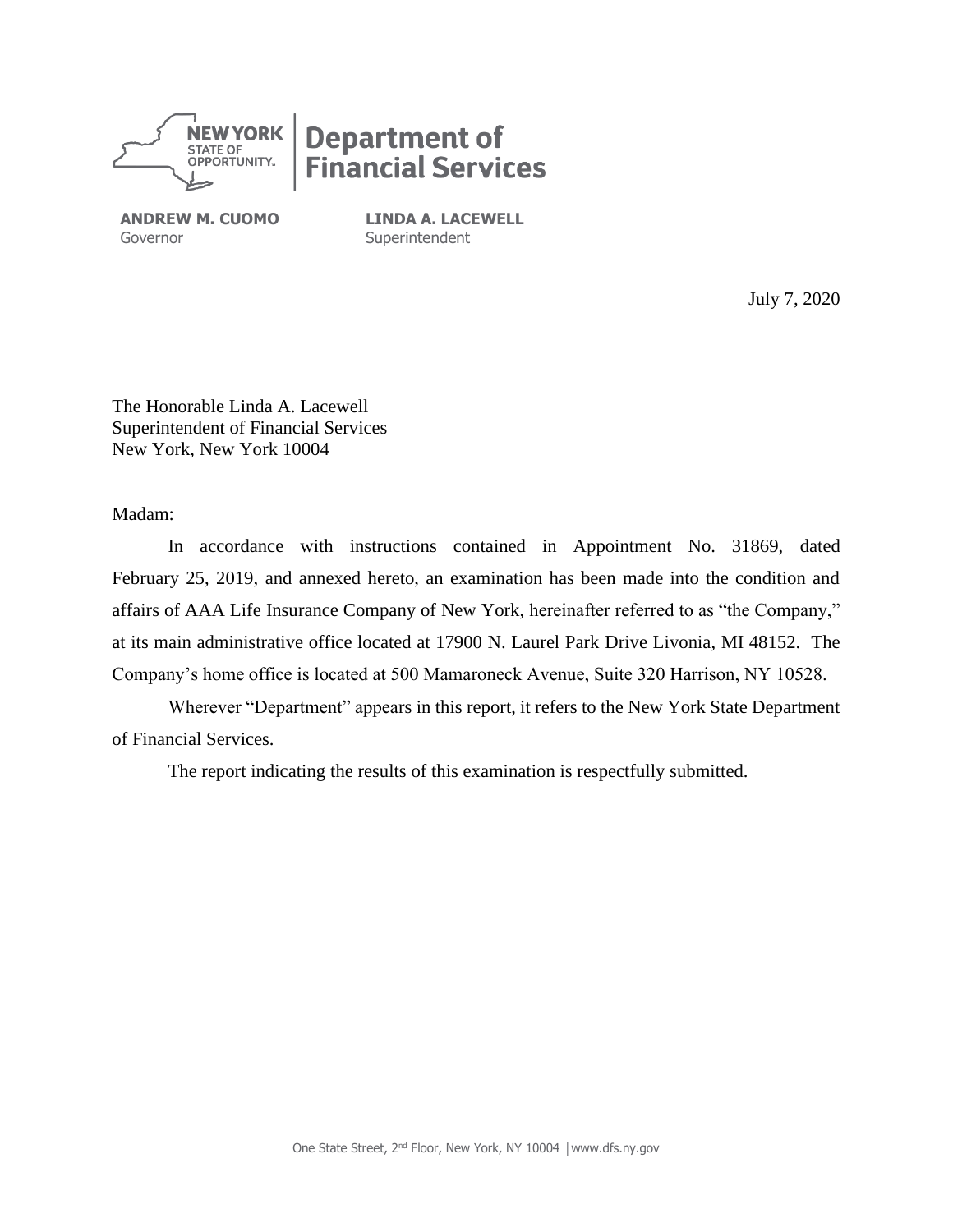## 1. EXECUTIVE SUMMARY

The examiner's review of a sample of transactions did not reveal any differences which materially affected the Company's financial condition as presented in its financial statements contained in the December 31, 2018 filed annual statement. (See item 5 of this report.)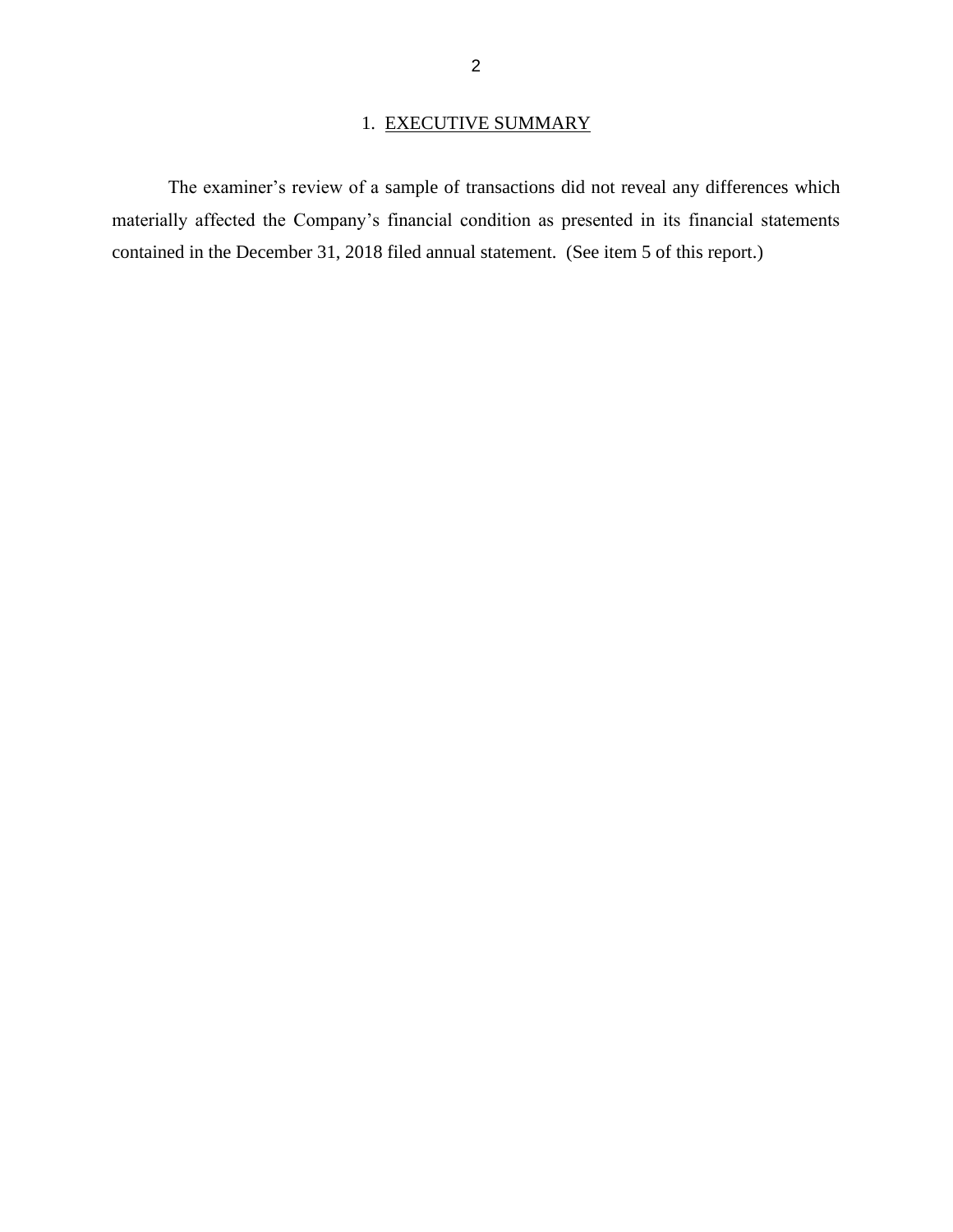#### 2. SCOPE OF EXAMINATION

The examination of the Company was a full-scope examination as defined in the NAIC *Financial Condition Examiners Handbook, 2019 Edition* (the "Handbook")*.* The examination covers the three-year period from January 1, 2016, to December 31, 2018. The examination was conducted observing the guidelines and procedures in the Handbook and, where deemed appropriate by the examiner, transactions occurring subsequent to December 31, 2018, but prior to the date of this report (i.e., the completion date of the examination) were also reviewed.

The examination was conducted on a risk-focused basis in accordance with the provisions of the Handbook published by the National Association of Insurance Commissioners ("NAIC"). The Handbook guidance provides for the establishment of an examination plan based on the examiner's assessment of risk in the insurer's operations and utilizing that evaluation in formulating the nature and extent of the examination. The examiner planned and performed the examination to evaluate the current financial condition as well as identify prospective risks that may threaten the future solvency of the insurer. The examiner identified key processes, assessed the risks within those processes and evaluated the internal control systems and procedures used to mitigate those risks. The examination also included assessing the principles used and significant estimates made by management, evaluating the overall financial statement presentation, and determining management's compliance with New York statutes and Department guidelines, Statutory Accounting Principles as adopted by the Department, and annual statement instructions.

The examination was conducted in conjunction with the coordinated examination of the Company's parent, AAA Life Insurance Company ("AAA Life"). The examination was led by the State of Michigan with participation from the states of California and New York. Since the lead and participating states are all accredited by the NAIC, all states deemed it appropriate to rely on each other's work.

Information about the Company's organizational structure, business approach and control environment were utilized to develop the examination approach. The Company's risks and management activities were evaluated incorporating the NAIC's nine branded risk categories. These categories are as follows:

- Pricing/Underwriting
- **Reserving**
- **Operational**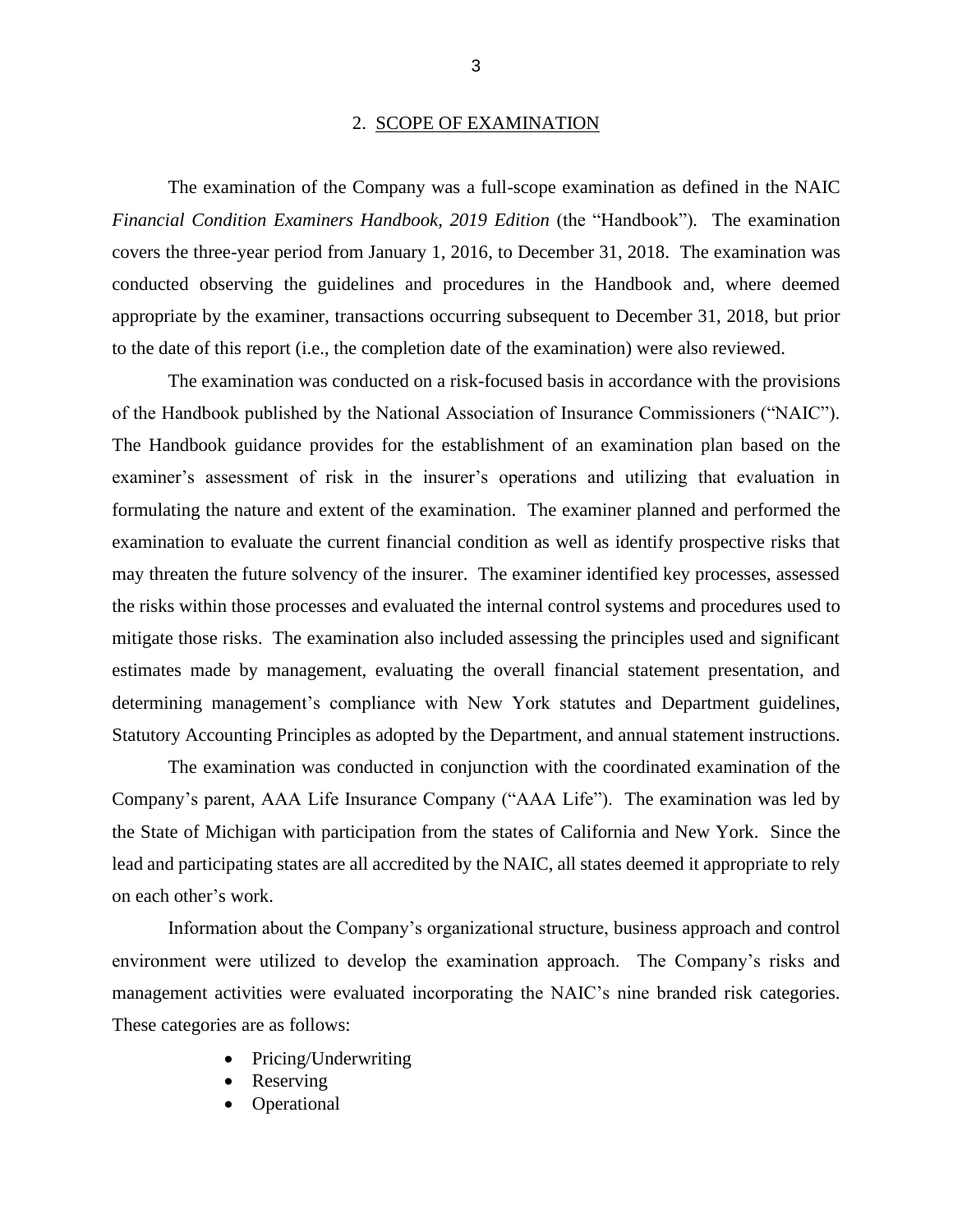- Strategic
- Credit
- **Market**
- Liquidity
- Legal
- Reputational

The Company was audited annually, for the years 2016 through 2018, by the accounting firm of Ernest and Young, LLP. The Company received an unqualified opinion in all years. Certain audit workpapers of the accounting firm were reviewed and relied upon in conjunction with this examination. The Company shares an internal audit department with the parent which was given the task of assessing the internal control structure and compliance with the Model Audit Rule ("MAR"). Where applicable, MAR workpapers and reports were reviewed and portions were relied upon for this examination.

The examiner reviewed the prior report on examination which did not contain any violations, recommendations or comments.

This report on examination is confined to financial statements and comments on those matters which involve departure from laws, regulations or rules, or which require explanation or description.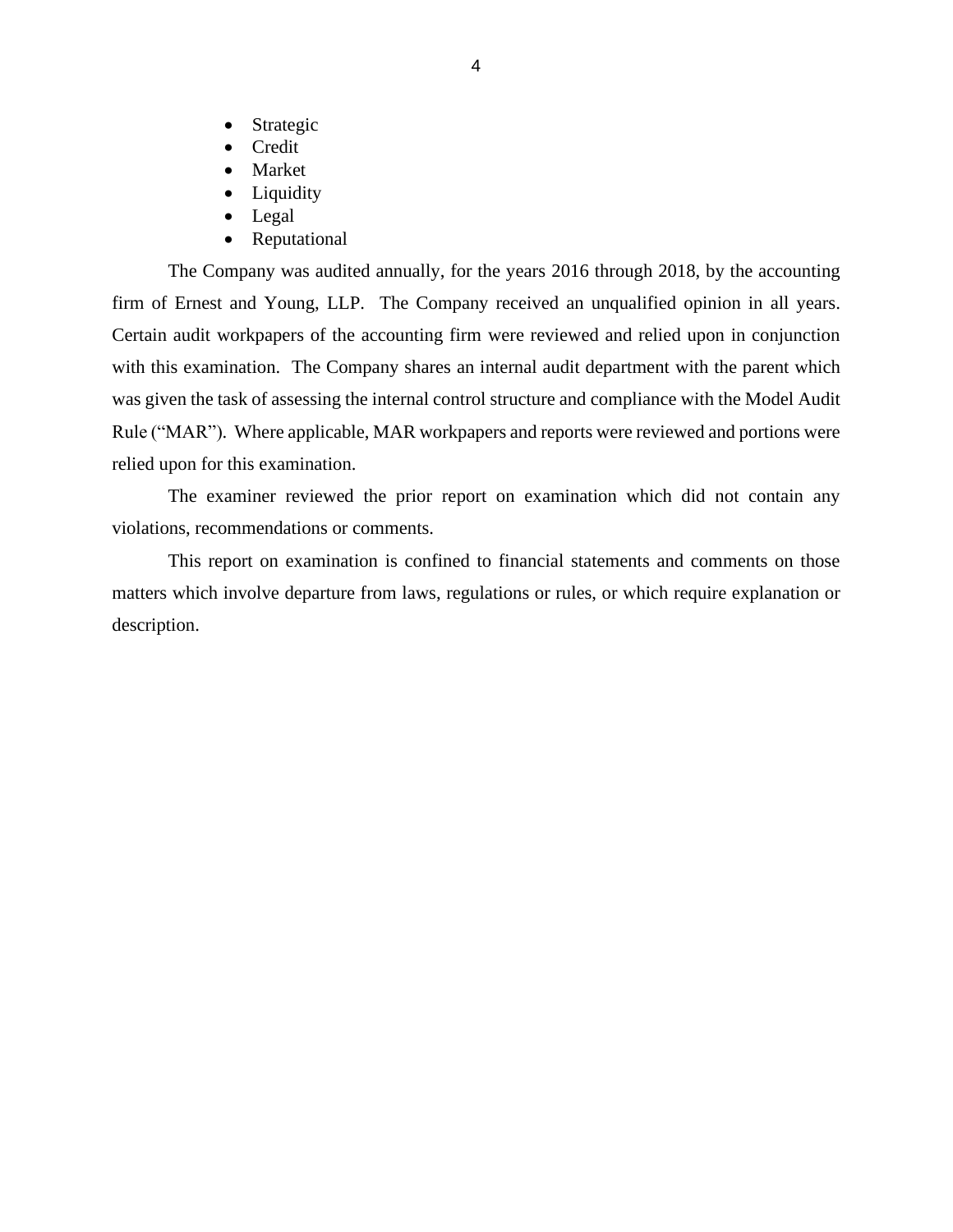#### 3. DESCRIPTION OF COMPANY

#### A. History

The Company was incorporated as a stock life insurance company under the laws of the State of New York on March 10, 2011, and was licensed and commenced business on July 25, 2013. Initial resources of \$9,000,000, consisting of capital stock of \$2,000,000 and paid in and contributed surplus of \$7,000,000 were provided through the sale of 200,000 shares of common stock (with a par value of \$10 each) for \$45 per share.

#### B. Holding Company

The Company is a wholly owned subsidiary of AAA Life, a Michigan domestic life insurer. AAA Life is in turn a wholly owned subsidiary of ACLI Acquisition Company ("ACLI Acquisition"), a Delaware corporation. The following five companies collectively own more than 99.00% shares of ACLI Acquisition: CSAA Life and Financial Services, Inc., a California corporation, owns 26.305%; Auto Club Life Insurance Company, a Michigan corporation, owns 26.305%; American Automobile Association, Inc. ("AAA"), a Connecticut corporation, owns 20.450%; Automobile Club of Southern California, a California corporation, owns 13.1525%; and Interinsurance Exchange of the Automobile Club, a California corporation, owns 13.1525%. The remaining less than 1.00% is owned by eight independent AAA clubs.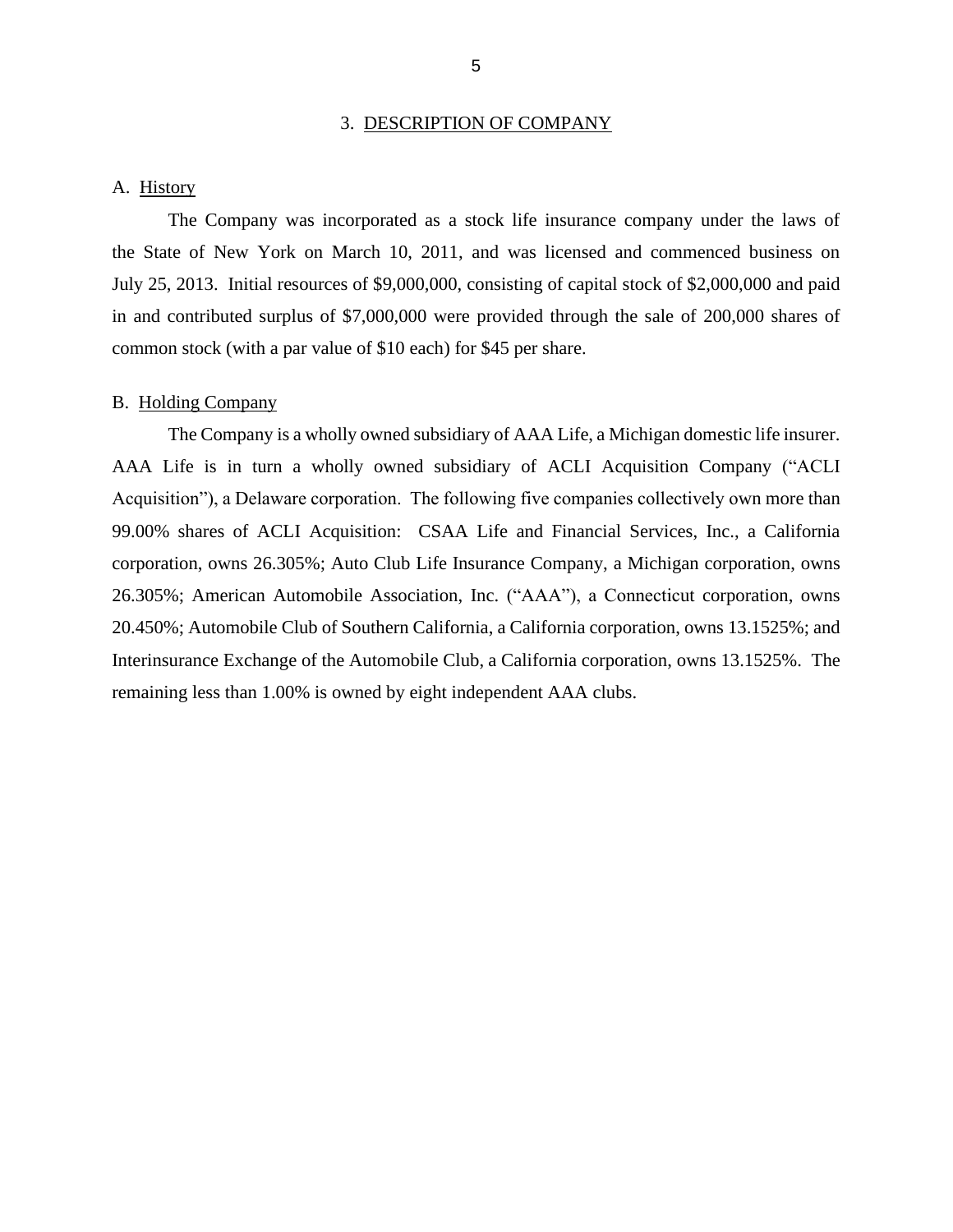#### C. Organizational Chart

An organization chart reflecting the relationship between the Company and significant entities in its holding company system as of December 31, 2018, follows:

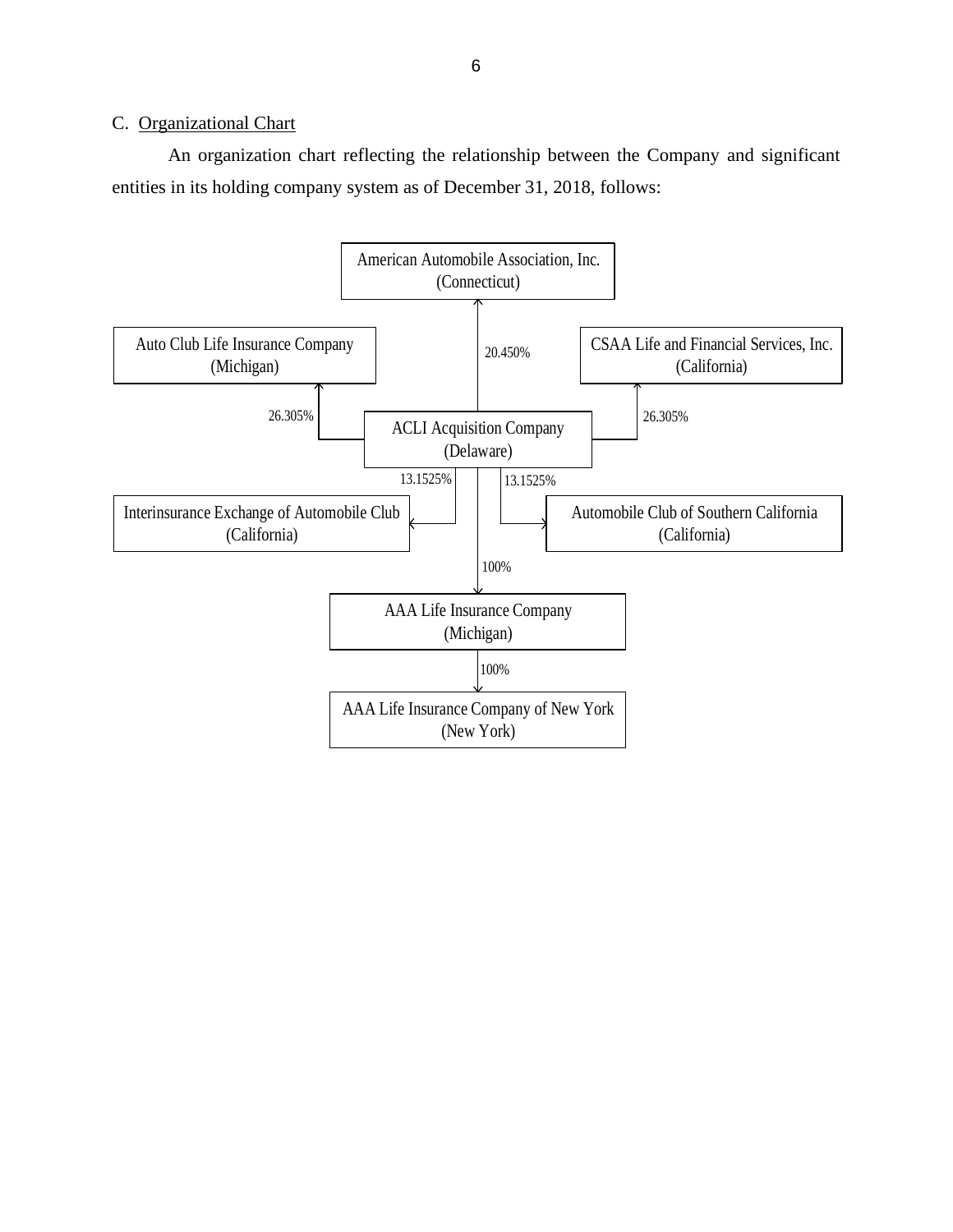#### D. Service Agreements

The Company had two service agreements in effect with affiliates during the examination period.

| Type of        |            |                 |           |                 |                  |
|----------------|------------|-----------------|-----------|-----------------|------------------|
| Agreement      |            |                 |           |                 | Expense*         |
| and            |            | Provider of     | Recipient | Specific        | For Each         |
| Department     | Effective  | <b>Services</b> | οf        | <b>Services</b> | Year of the      |
| File Number    | Date       |                 | Services  | Covered         | Examination      |
| Administrative | 08/09/2013 | <b>AAA</b> Life | The       | Policy          | 2016 \$(430,723) |
| Service        |            | Insurance       | Company   | Administrative  | 2017 \$(485,366) |
| Agreement      |            | Company         |           | <b>Services</b> | 2018 \$(620,297) |
| File No. 44450 |            |                 |           |                 |                  |
| Investment     | 08/09/2013 | <b>AAA</b> Life | The       | Investment      | 2016 \$(1,914)   |
| Service        |            | Insurance       | Company   | Management      | 2017 \$(1,950)   |
| Agreement      |            | Company         |           | Services        | 2018 \$(1,642)   |
| File No. 44451 |            |                 |           |                 |                  |

\*Amount of Expense Incurred by the Company

The Company participates in a federal income tax allocation agreement with its parent.

#### E. Management

The Company's by-laws provide that the board of directors shall be comprised of not less than 7 and not more than 21 directors. Directors are elected for a period of one year at the annual meeting of the stockholders held in April of each year. As of December 31, 2018, the board of directors consisted of eight members. Meetings of the board are held at such times as may from time to time be fixed by the resolution of the board of directors.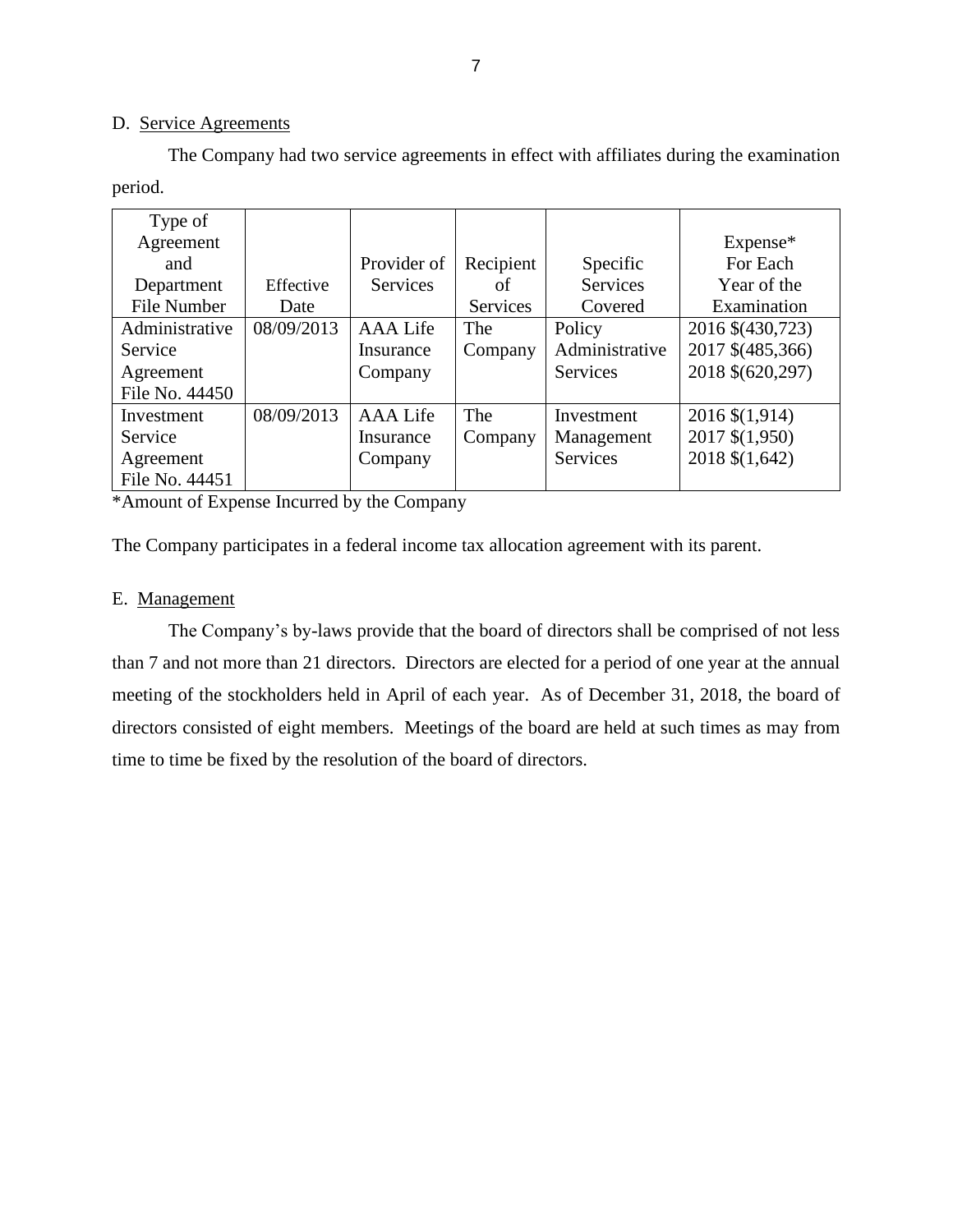The eight board members and their principal business affiliation, as of December 31, 2018, were as follows:

| Name and Residence                                | <b>Principal Business Affiliation</b>                                            | <b>Year First</b><br>Elected |
|---------------------------------------------------|----------------------------------------------------------------------------------|------------------------------|
| John W. DuBose III<br>Farmington Hills, Michigan  | President and Chief Executive Officer<br>AAA Life Insurance Company of New York  | 2013                         |
| Latrina M. Edwards<br>West Bloomfield, Michigan   | Vice President and Secretary<br>AAA Life Insurance Company of New York           | 2018                         |
| Kenneth A. Johnson*<br>Chesterfield, Missouri     | Chief Executive Officer and President (Retired)<br><b>AAA Missouri</b>           | 2013                         |
| Christopher W. Lane<br>Plymouth, Michigan         | Vice President and Treasurer<br>AAA Life Insurance Company of New York           | 2014                         |
| James T. Lucas<br>Milford, Michigan               | Vice President and Chief Actuary<br>AAA Life Insurance Company of New York       | 2013                         |
| James C. Phelps*<br>Amsterdam, New York           | President and Chief Executive Officer<br><b>AAA</b> Northway                     | 2013                         |
| <b>Betty Schick</b><br>Saline, Michigan           | <b>Vice President</b><br>AAA Life Insurance Company of New York                  | 2014                         |
| Anthony B. Spada, Jr.*<br>Williamsville, New York | President and Chief Executive Officer<br><b>AAA Western and Central New York</b> | 2015                         |

\*Not affiliated with the Company or any other company in the holding company system

Effective December 31, 2017, Diane L. Coudurier resigned from the board. Latrina M. Edwards was appointed to the board effective January 1, 2018.

The examiner's review of the minutes of the meetings of the board of directors and its committees indicated that meetings were well attended and that each director attended a majority of meetings.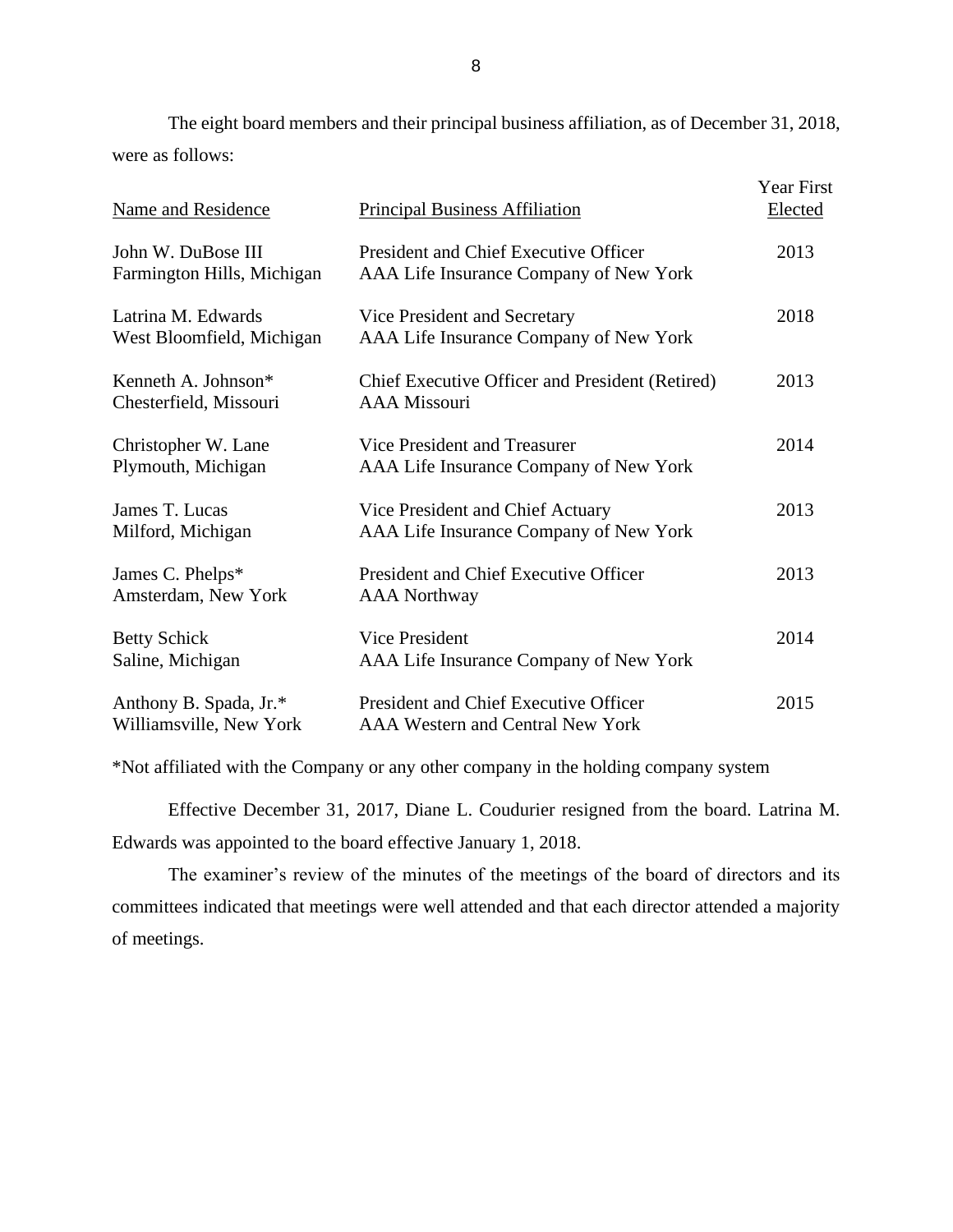The following is a listing of the principal officers of the Company as of December 31, 2018:

Name Title

| John W. DuBose III  | President and Chief Executive Officer |
|---------------------|---------------------------------------|
| Latrina M. Edwards* | Vice President and Secretary          |
| Christopher W. Lane | Vice President and Treasurer          |

\*Designated consumer services officer per Section 216.4(c) of 11 NYCRR 216 (Insurance Regulation 64)

Effective December 31, 2017, Diane L. Coudurier resigned as Vice President and Secretary. Effective January 1, 2018, Latrina M. Edwards was appointed as Vice President and Secretary.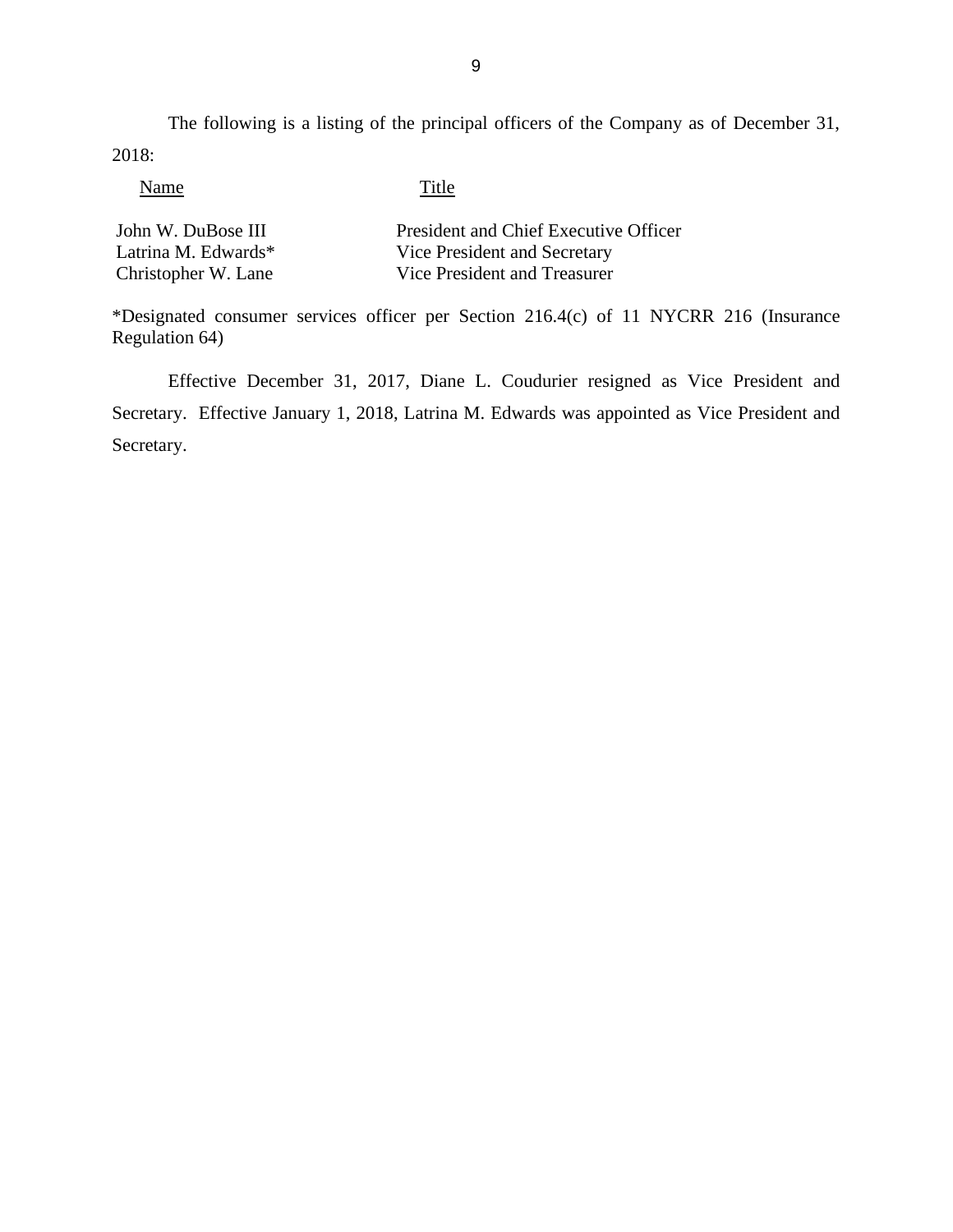The Company is authorized to write life insurance, annuities and accident and health insurance as defined in paragraphs 1, 2 and 3 of Section 1113(a) of the New York Insurance Law.

The Company is licensed to transact business in the State of New York. In 2018, 97.9% of life premiums were received from the State of New York. Policies are written on a nonparticipating basis.

#### A. Statutory and Special Deposits

As of December 31, 2018, the Company had \$400,000 (par value) of United States Treasury Bond on deposit with the State of New York, its domiciliary state, for the benefit of all policyholders, claimants and creditors of the Company.

#### B. Direct Operations

Since 2013, the Company has been issuing simplified issue term life insurance and guaranteed issue graded benefit whole life insurance through direct mail distribution.

#### C. Reinsurance

As of December 31, 2018, the Company had reinsurance treaties in effect with six companies, of which five were authorized or accredited. The Company's life business is reinsured on a yearly renewable term basis. Reinsurance is provided on an automatic basis.

The maximum retention limit for individual life contracts is \$250,000. The total face amount of life insurance ceded as of December 31, 2018, was \$462,101,000, which represents 55.2% of the total face amount of life insurance in force. Reserve credit taken for reinsurance ceded to unauthorized company totaling \$11,456 was supported by letter of credit.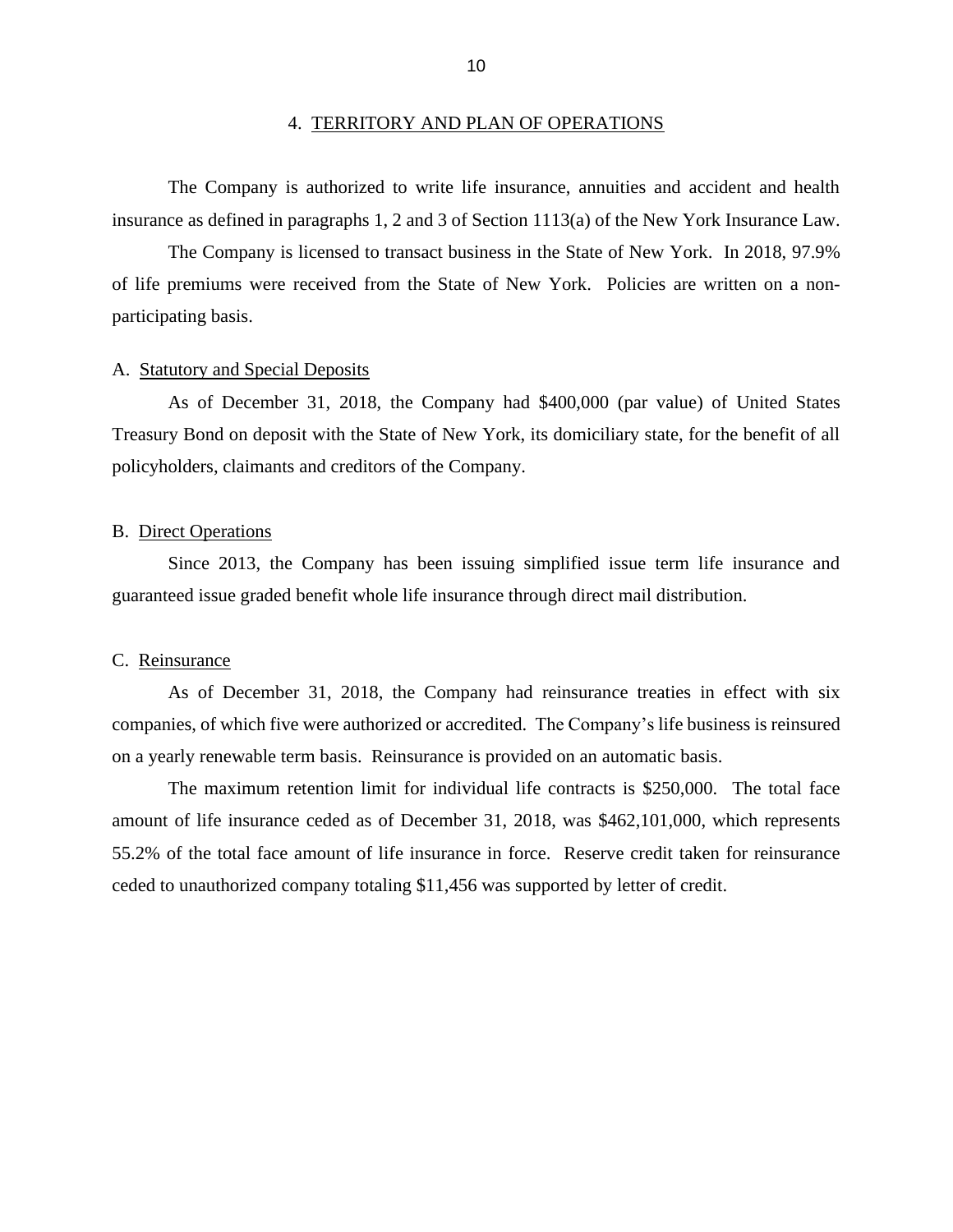## 5. SIGNIFICANT OPERATING RESULTS

Indicated below is significant information concerning the operations of the Company during the period under examination as extracted from its filed annual statements. Failure of items to add to the totals shown in any table in this report is due to rounding.

The following table indicates the Company's financial growth (decline) during the period under review:

|                                                                                                  | December 31,<br>2015                    | December 31,<br>2018                    | Increase<br>(Decrease)                   |
|--------------------------------------------------------------------------------------------------|-----------------------------------------|-----------------------------------------|------------------------------------------|
| Admitted assets                                                                                  | \$8,019,898                             | \$8,151,341                             | 131,443                                  |
| Liabilities                                                                                      | \$1,106,998                             | \$3,181,089                             | \$2,074,091                              |
| Common capital stock                                                                             | \$2,000,000                             | \$2,000,000                             | \$<br>$\Omega$                           |
| Gross paid in and contributed surplus<br>Unassigned funds (surplus)<br>Total capital and surplus | 7,000,000<br>(2,087,100)<br>\$6,912,900 | 7,000,000<br>(4,029,749)<br>\$4,970,251 | $\Omega$<br>(1,942,649)<br>\$(1,942,649) |
| Total liabilities, capital and surplus                                                           | \$8,019,898                             | \$8,151,341                             | 131,443                                  |

The Company's invested assets as of December 31, 2018, were mainly comprised of bonds 91.1%, and cash and short-term investments 8.7%.

The majority 94.4% of the Company's bond portfolio, as of December 31, 2018, was comprised of investment grade obligations.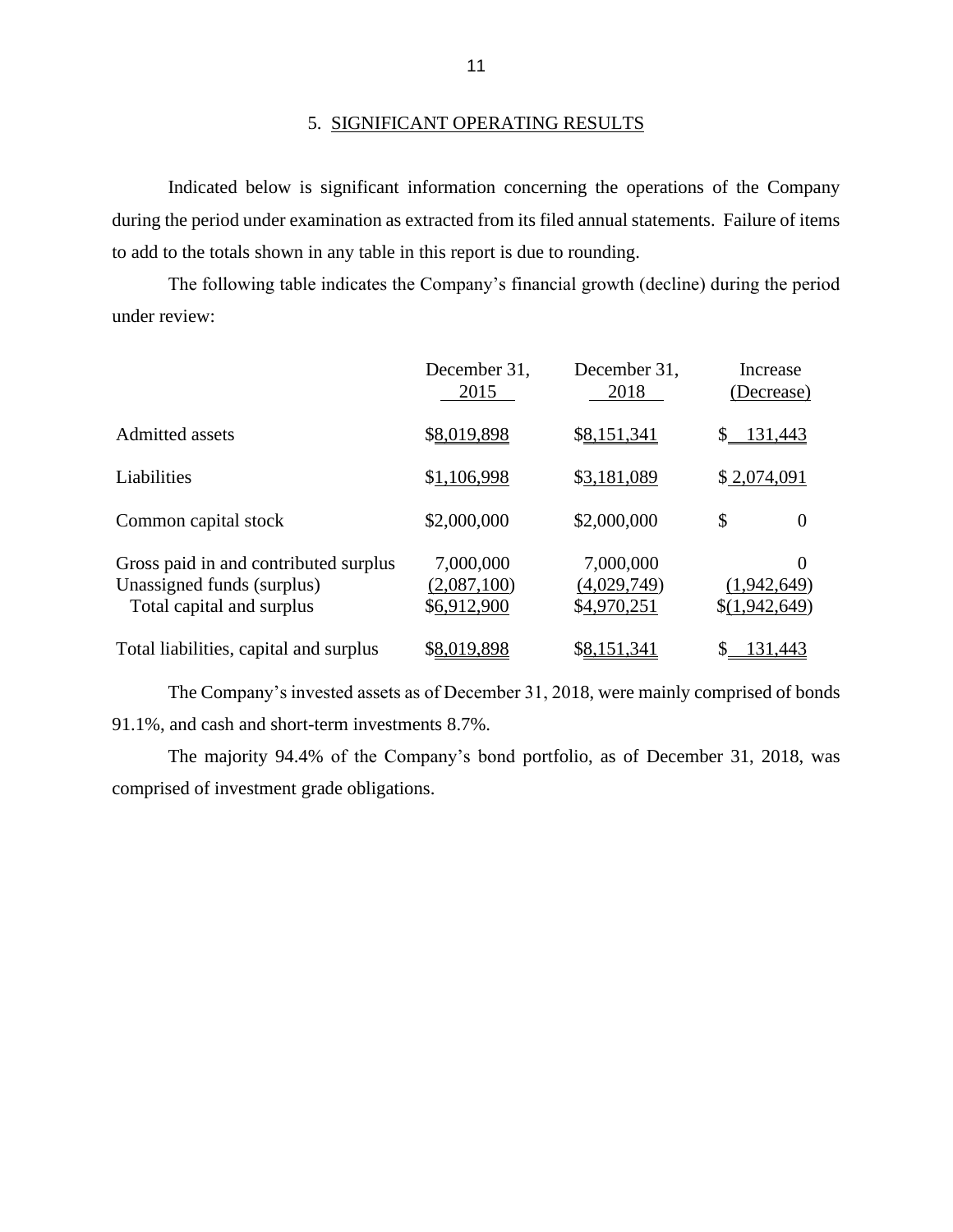The following indicates, for each of the years listed below, the amount of life insurance issued and in force by type (in thousands of dollars):

|      |               | Individual<br>Whole Life |               | Individual<br>Term |
|------|---------------|--------------------------|---------------|--------------------|
| Year | <b>Issued</b> | In Force                 | <b>Issued</b> | In Force           |
| 2016 | \$5,180       | \$12,577                 | \$202,425     | \$490,275          |
| 2017 | \$5,536       | \$16,495                 | \$250,875     | \$661,676          |
| 2018 | \$7,015       | \$21,607                 | \$244,975     | \$815,675          |

The ordinary lapse ratio for each of the examination years was 16.0% in 2016, 13.4% in 2017, and 12.0% in 2018.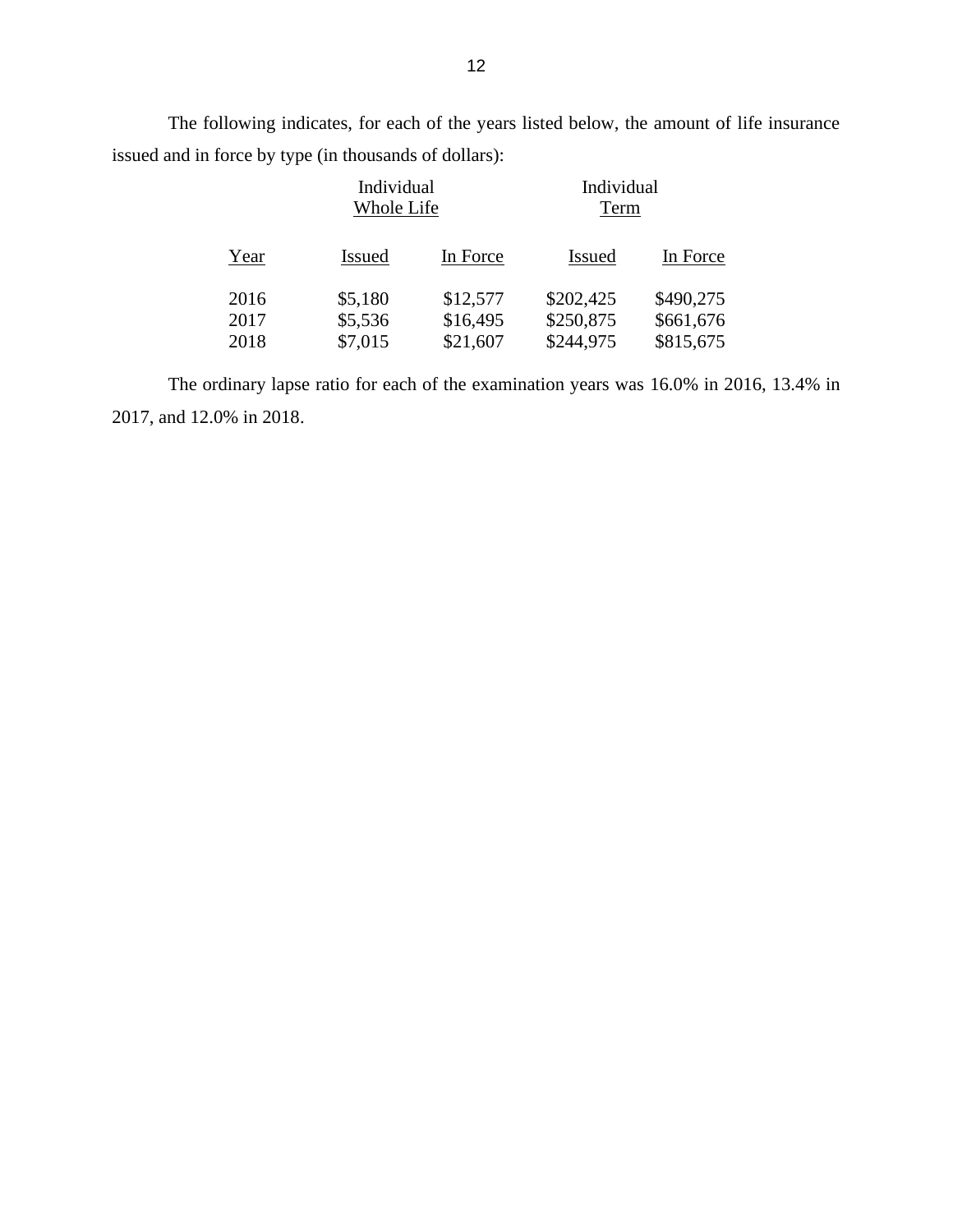The following is the net gain (loss) from operations by line of business after federal income taxes but before realized capital gains (losses) reported for each of the years under examination in the Company's filed annual statements:

|                | 2016          | 2017          | 2018        |
|----------------|---------------|---------------|-------------|
| Ordinary:      |               |               |             |
| Life insurance | \$(884,045)   | \$(558,313)   | \$(561,327) |
| Total ordinary | \$(884,045)   | \$(558,313)   | \$(561,327) |
| Total          | $$$ (884,045) | $$$ (558,313) | \$(561,327) |

The Company recorded losses on its life insurance business during the examination period due to the strain from acquisition costs, related to new sales, as the Company grows its in force block of business.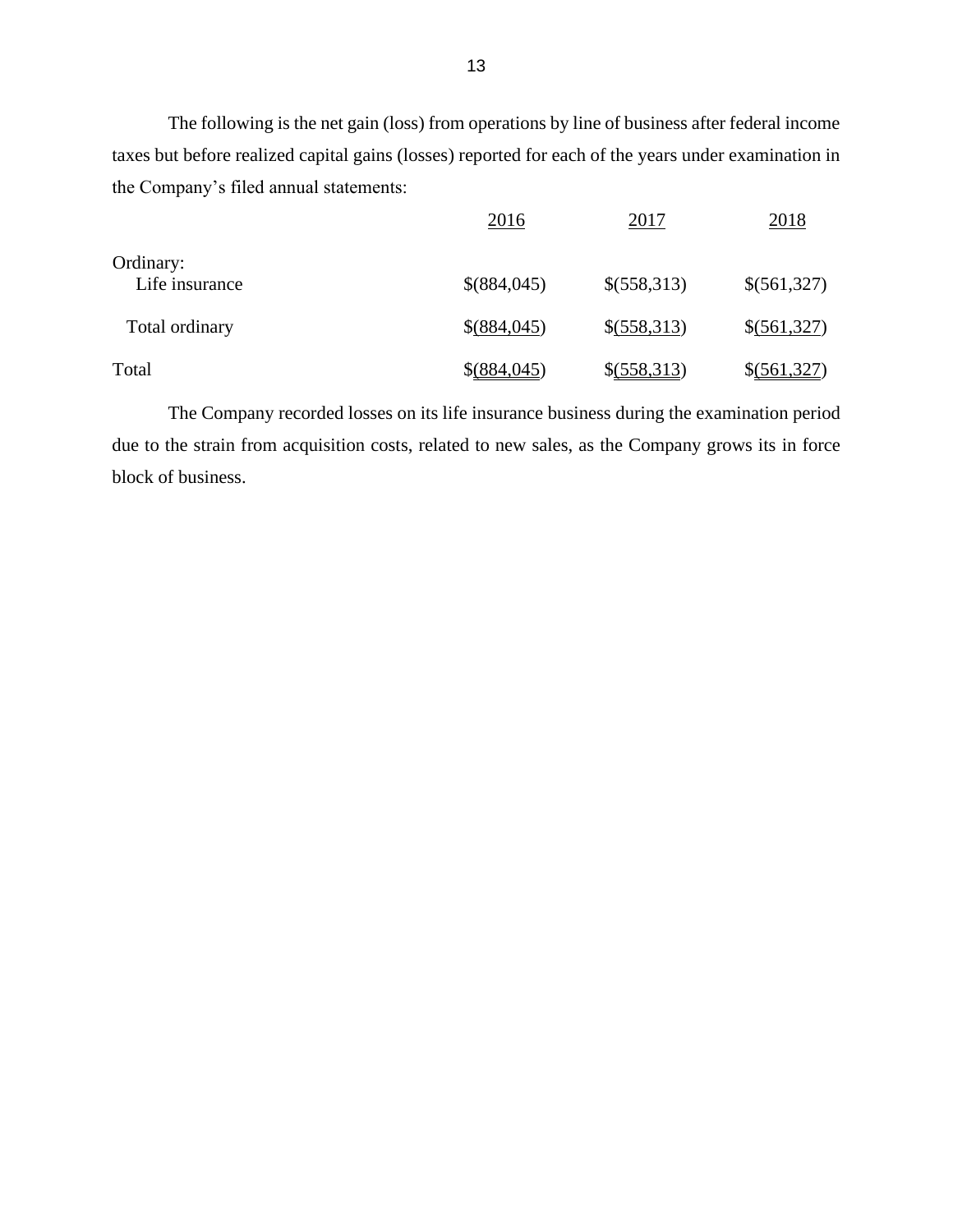#### 6. FINANCIAL STATEMENTS

The following statements show the assets, liabilities, and capital and surplus as of December 31, 2018, as contained in the Company's 2018 filed annual statement, a condensed summary of operations and a reconciliation of the capital and surplus account for each of the years under review. The examiner's review of a sample of transactions did not reveal any differences which materially affected the Company's financial condition as presented in its financial statements contained in the December 31, 2018 filed annual statement.

#### A. Independent Accountants

The firm of Ernest & Young, LLP was retained by the Company to audit the Company's combined statutory basis statements of financial position as of December 31<sup>st</sup> of each year in the examination period, and the related statutory-basis statements of operations, capital and surplus, and cash flows for the years then ended.

Ernest & Young, LLP concluded that the statutory financial statements presented fairly, in all material respects, the financial position of the Company at the respective audit dates. Balances reported in these audited financial statements were reconciled to the corresponding years' annual statements with no discrepancies noted.

#### B. Net Admitted Assets

| <b>Bonds</b>                                                            | \$6,822,539 |
|-------------------------------------------------------------------------|-------------|
| Cash, cash equivalents and short-term investments                       | 649,426     |
| Contract loans                                                          | 13,110      |
| Investment income due and accrued                                       | 45,338      |
| Premiums and considerations:                                            |             |
| Uncollected premiums and agents' balances in the course of collection   | 12,391      |
| Deferred premiums, agents' balances and installments booked but         |             |
| deferred and not yet due                                                | 422,051     |
| Reinsurance:                                                            |             |
| Amounts recoverable from reinsurers                                     | 128,000     |
| Current federal and foreign income tax recoverable and interest thereon | 56,576      |
| Electronic data processing equipment and software                       | 34          |
| Receivables from parent, subsidiaries and affiliates                    | 1,876       |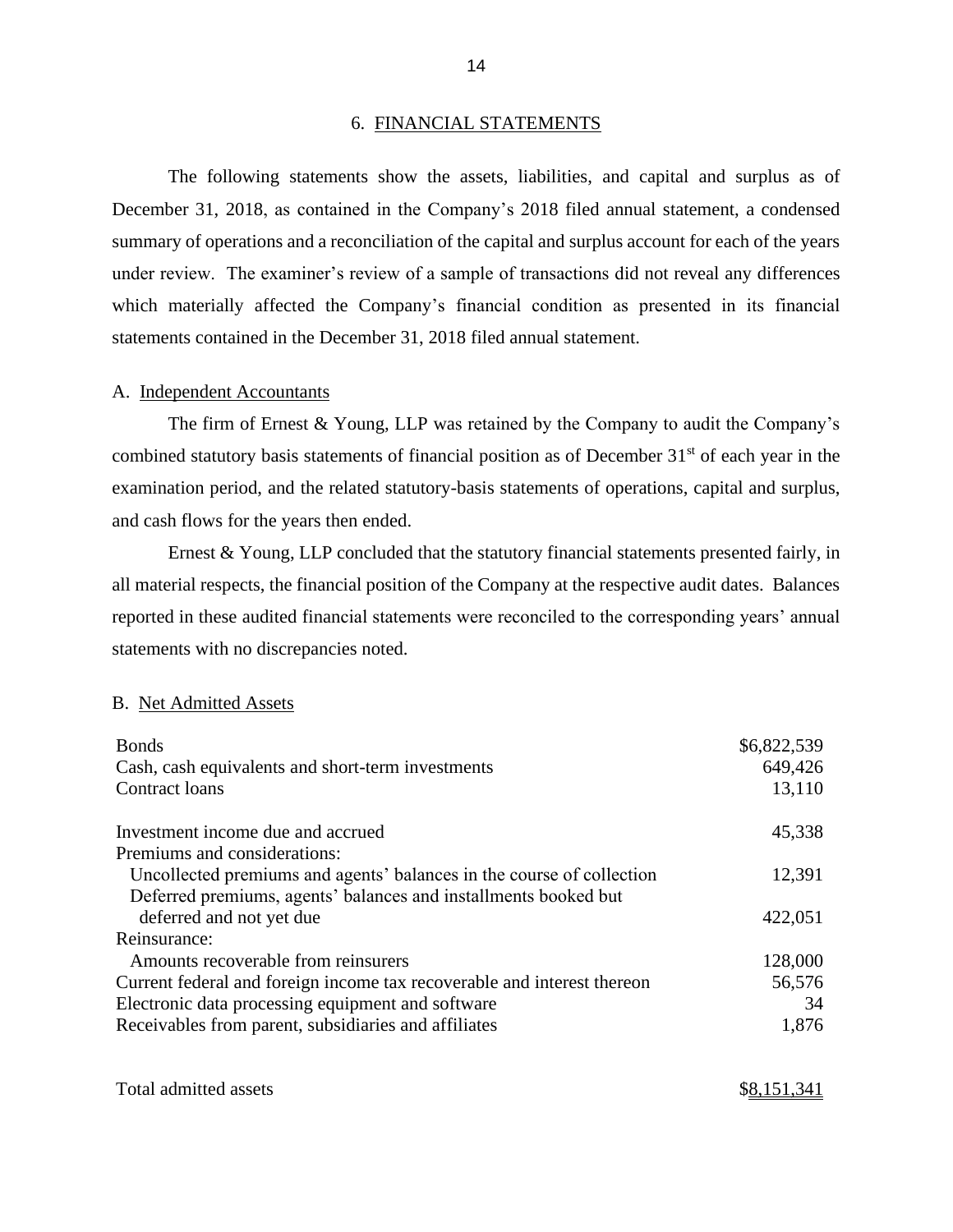## C. Liabilities, Capital and Surplus

| Aggregate reserve for life policies and contracts                       | \$2,251,702 |
|-------------------------------------------------------------------------|-------------|
| Contract claims:                                                        |             |
| Life                                                                    | 179,490     |
| Premiums and annuity considerations for life and accident and health    |             |
| contracts received in advance                                           | 14,999      |
| Contract liabilities not included elsewhere:                            |             |
| Other amounts payable on reinsurance                                    | 141,155     |
| General expenses due or accrued                                         | 290,141     |
| Taxes, licenses and fees due or accrued, excluding federal income taxes | 23,976      |
| Remittances and items not allocated                                     | 217,498     |
| Payable to parent, subsidiaries and affiliates                          | 59,733      |
| Unclaimed property                                                      | 2,396       |
| <b>Total liabilities</b>                                                | \$3,181,089 |
| Common capital stock                                                    | 2,000,000   |
| Gross paid in and contributed surplus                                   | 7,000,000   |
| Unassigned funds (surplus)                                              | (4,029,749) |
| Surplus                                                                 | \$2,970,251 |
| Total capital and surplus                                               | \$4,970,251 |
| Total liabilities, capital and surplus                                  | \$8,151,341 |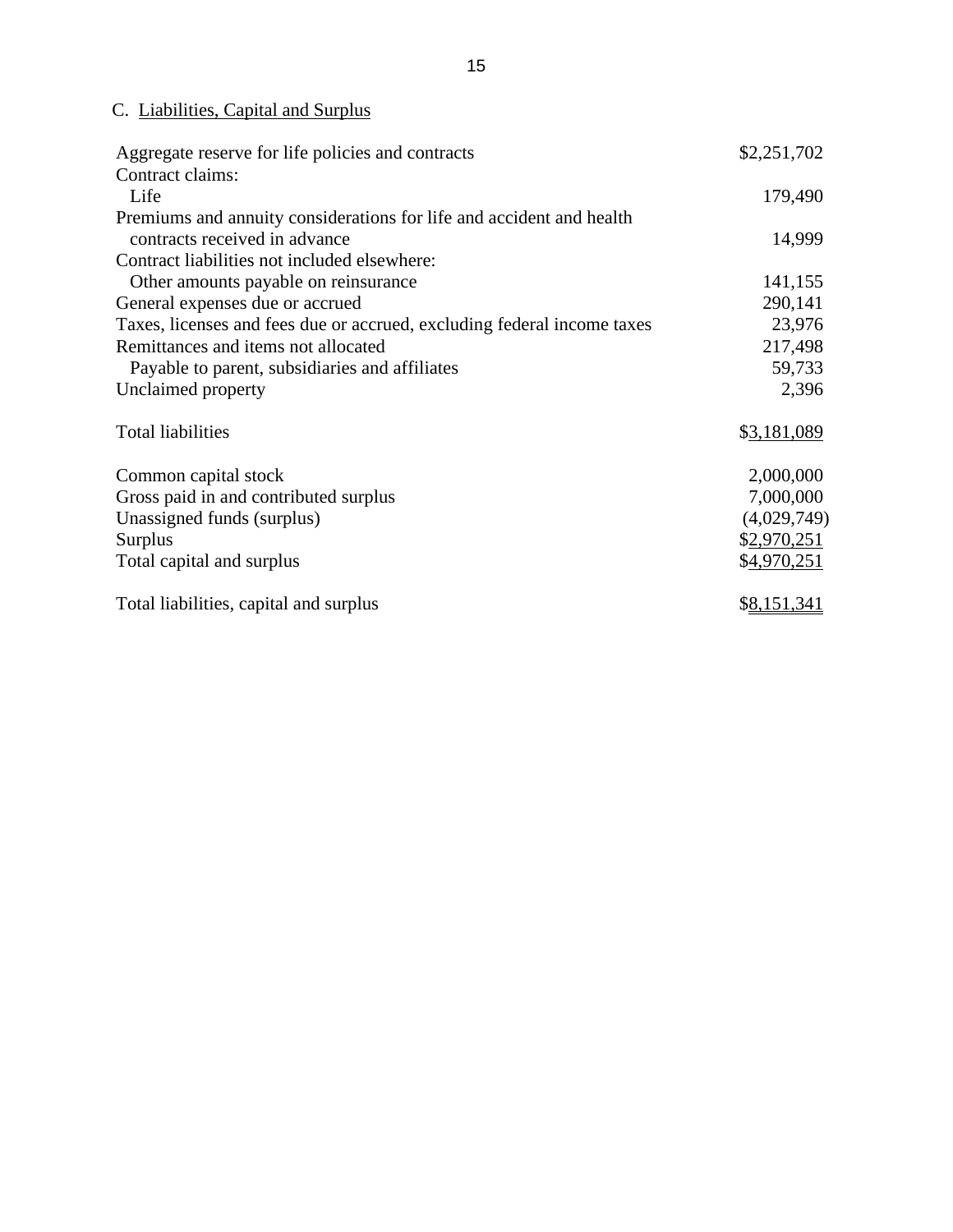## D. Condensed Summary of Operations

|                                                             | 2016                     | 2017                         | 2018                       |
|-------------------------------------------------------------|--------------------------|------------------------------|----------------------------|
| Premiums and considerations                                 | \$2,412,639              | \$3,232,150                  | \$4,058,256                |
| Investment income                                           | 152,853                  | 152,324                      | 128,845                    |
| Miscellaneous income                                        |                          |                              | 1,101                      |
| Total income                                                | \$2,565,492              | \$3,384,474                  | \$4,188,202                |
| Benefit payments                                            | $\mathcal{S}$<br>432,722 | \$<br>761,874                | 956,010<br>\$              |
| Increase in reserves                                        | 388,702                  | 567,773                      | 699,603                    |
| General expenses and taxes                                  | 2,878,979                | 2,756,534                    | 3,085,047                  |
| Increase in loading on deferred and<br>uncollected premiums | 115,011                  | 26,362                       | 55,143                     |
| Miscellaneous deductions                                    | 0                        | 371                          | $\theta$                   |
| <b>Total deductions</b>                                     | \$3,815,414              | \$4,112,914                  | \$4,795,803                |
| Net gain (loss)                                             | \$(1,249,922)            | (728, 440)<br>$\mathbb{S}^-$ | (607, 601)<br>$\mathbb{S}$ |
| Federal and foreign income taxes incurred                   | (365, 875)               | (170, 127)                   | (46, 274)                  |
| Net gain (loss) from operations                             |                          |                              |                            |
| before net realized capital gains                           | (884, 047)<br>\$         | (558, 313)<br>\$             | (561, 327)<br>\$           |
| Net realized capital gains (losses)                         | $\theta$                 | (21,015)                     | (24, 026)                  |
| Net income                                                  | (884, 045)<br>\$         | \$ (579, 328)                | \$ (585,353)               |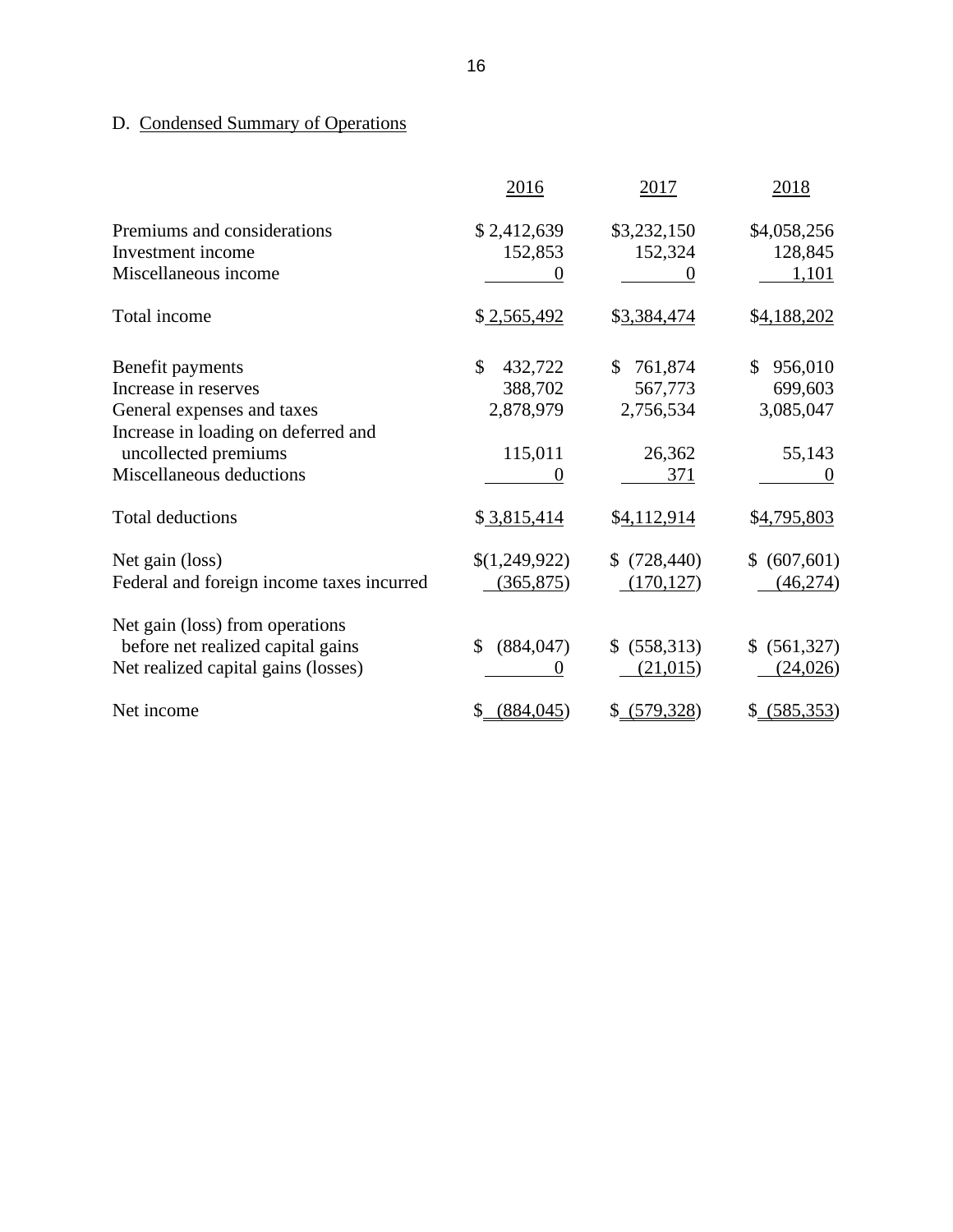## E. Capital and Surplus Account

|                                                  | 2016              | 2017         | 2018             |
|--------------------------------------------------|-------------------|--------------|------------------|
| Capital and surplus, December 31, prior year     | \$6,912,900       | \$6,086,584  | \$5,608,248      |
| Net income                                       | (884, 045)<br>SS. | \$ (579,328) | (585, 353)<br>S. |
| Change in net unrealized capital gains (losses)  | 414               | 51,087       | (79,680)         |
| Change in net deferred income tax                | 62,016            | (7,062)      | 77,881           |
| Change in non-admitted assets and related        |                   |              |                  |
| items                                            | (57,900)          | 19,174       | (96,047)         |
| Change in asset valuation reserve                | 29,563            | 37,793       | 45,202           |
| Correction of errors - prior year life insurance |                   |              |                  |
| reserves                                         | 23,636            | 0            |                  |
| Net change in capital and surplus for the year   | (826,316)         | (478, 336)   | (637,997)        |
| Capital and surplus, December 31, current        |                   |              |                  |
| year                                             | \$6,086,584       | \$5,608,248  | \$4,970,251      |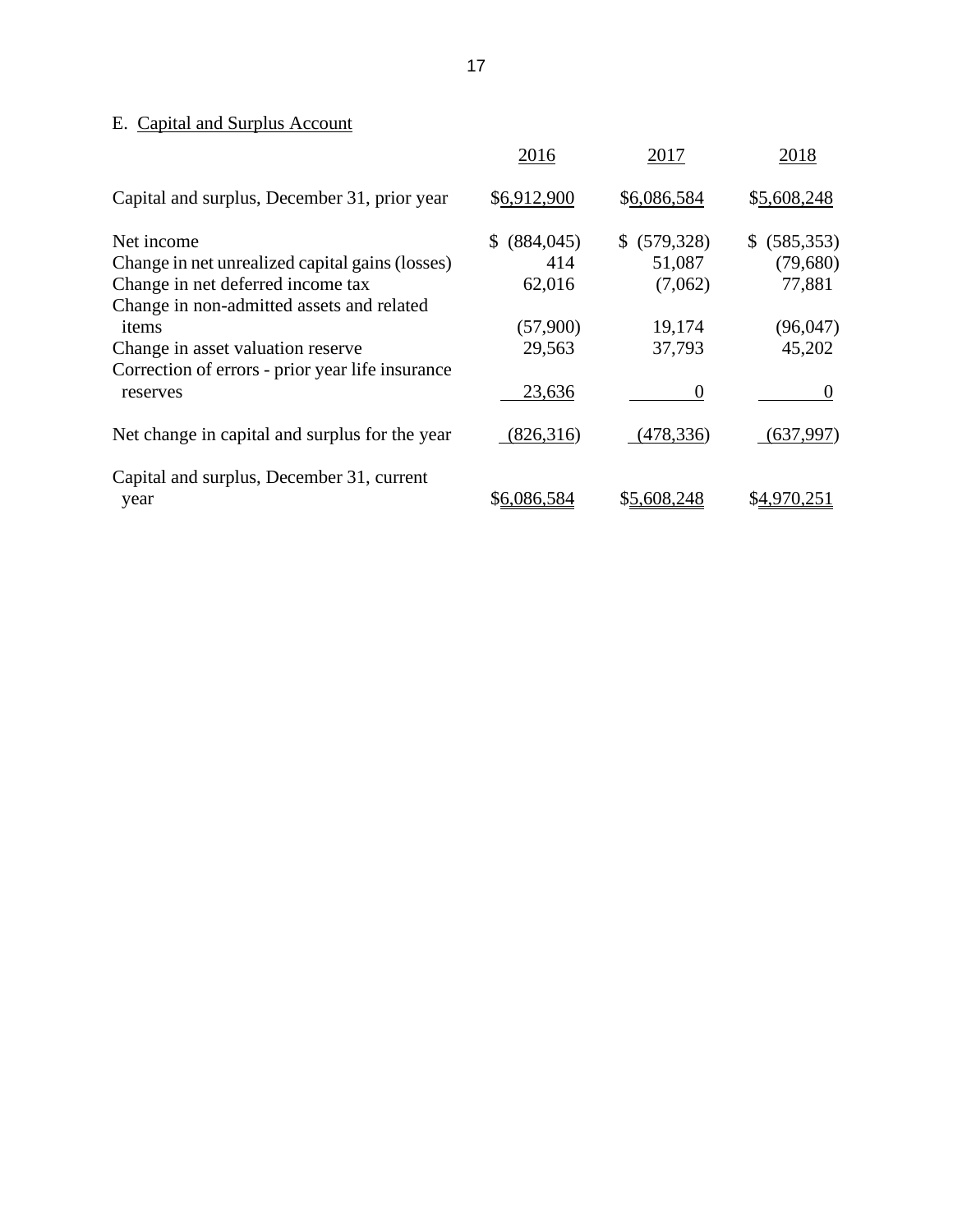Respectfully submitted,

Kings Ankrah Senior Insurance Examiner

STATE OF NEW YORK  $\mathcal{C}$  $)$ SS: COUNTY OF NEW YORK  $\mathcal{L}$ 

à.

KINGS ANKRAH, being duly sworn, deposes and says that the foregoing report, subscribed by him, is true to the best of his knowledge and belief.

Kings Ankrah

Subscribed and sworn to before me

this  $141$  day of  $\frac{1}{2}$ 2020  $101$ rrey

AUDREY HALL<br>Notary Public, State of New York<br>No. 01HA6274900 Qualified in Kings County<br>Commission Expires January 28, 20  $\beta$